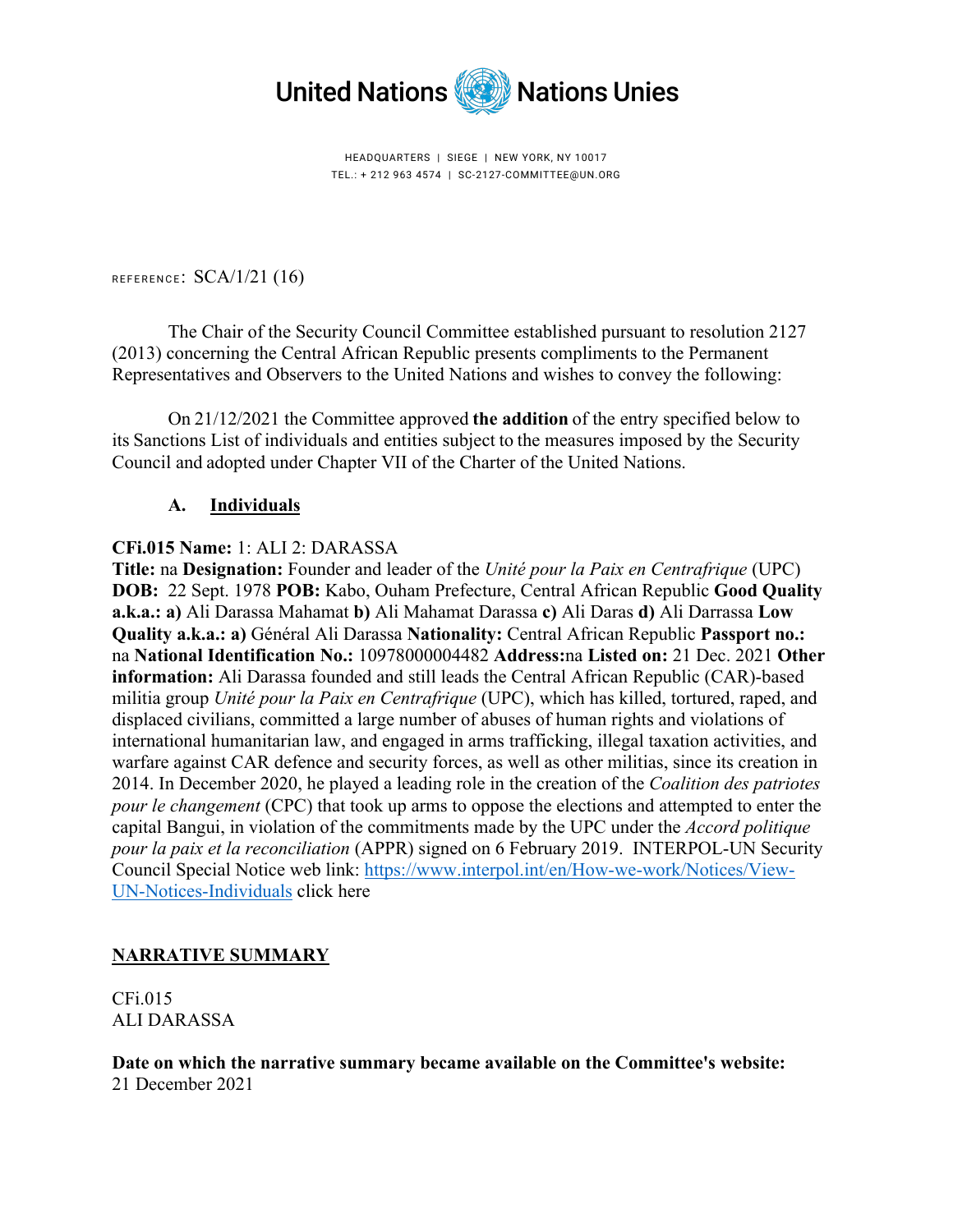**Reason for listing**: Ali Darassa was listed on 21 December 2021 pursuant to paragraph 20 and paragraph 21 (b) of resolution 2399 (2018), extended by resolution 2588 (2021), for engaging in or providing support for acts that undermine the peace, stability or security of the Central African Republic, including acts that threaten or impede the stabilization and reconciliation process or that fuel violence; and for being involved in planning, directing, or committing acts in the Central African Republic that violate international human rights law and international humanitarian law, as applicable, or that constitute human rights abuses or violations, including those involving targeting of civilians, ethnic- or religious-based attacks, attacks on civilian objects, including administrative centres, courthouses, schools and hospitals, and abduction and forced displacement.

### **Additional information**:

Ali Darassa founded and still leads the Central African Republic (CAR)-based militia group *Unité pour la Paix en Centrafrique* (UPC), which has killed, tortured, raped, and displaced civilians, committed a large number of abuses of human rights and violations of international humanitarian law, and engaged in arms trafficking, illegal taxation activities, and warfare against CAR defense and security forces, as well as other militias, since its creation in 2014. In December 2020, he played a leading role in the creation of the *Coalition des patriotes pour le changement* (CPC) that took up arms to oppose the elections and attempted to enter the capital, in violation of the commitments made by the UPC under the *Accord politique pour la paix et la reconciliation* (APPR) signed on 6 February 2019.

Fighters under Ali Darassa's command have committed acts that constitute serious human rights abuses and violations of international humanitarian law. On 10 November 2014, UPC fighters attacked the villages of Bolo in Ouaka Prefecture and 10 civilians were killed including three elderly women who were burned alive in their homes. On 12 December 2017, UPC and FPRC elements opened fire on a hospital, killing 17 civilians, including 4 children. On 15 November 2018, UPC elements attacked an internally displaced persons camp in Alindao, killing between 70 to 100 civilians.

Under Darassa's leadership, UPC continued to oppose the restoration of State authority. In 2016, UPC fighters posed a threat to the electoral process on several occasions. On 29 March 2016, UPC fighters fired bullets over an electoral post and wounded several internally displaced persons.

Since December 2020, as one of the leaders of the CPC, Ali Darassa has participated in violations of the APPR, attempts to prevent the legislative and presidential elections and, more broadly, to destabilize the Central African Republic. Due to threats made by UPC fighters under Ali Darassa's command, voting operations could not take place on 27 December 2020 in areas under UPC's control, for instance in several areas of the Ouaka and Haut-Mbomou Prefectures. In January 2021, UPC attempted to enter Bangui by force.

#### **Related entries**: